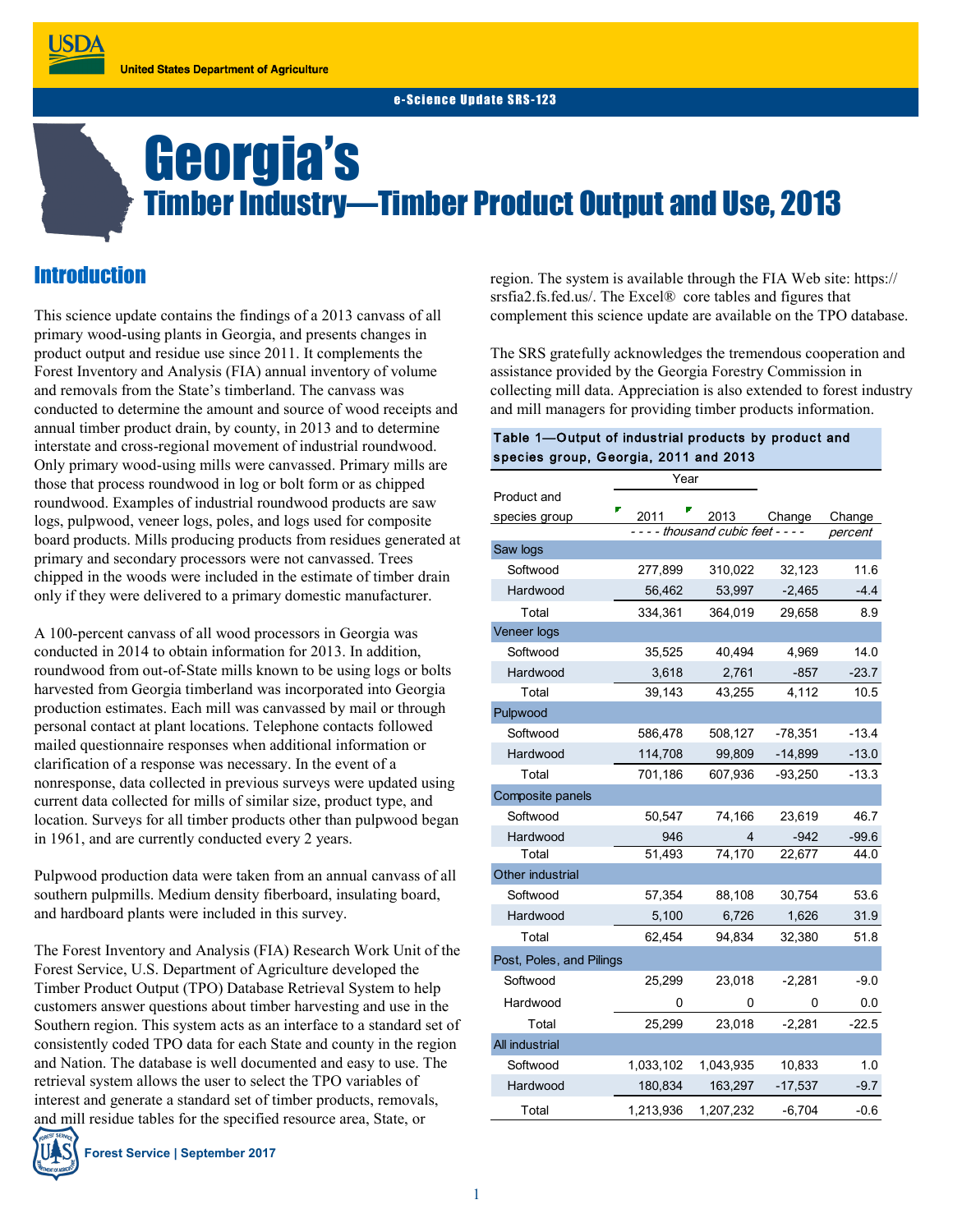## All Products

Industrial timber product output from roundwood decreased 6.7 million cubic feet, or <1 percent, to 1.21 billion cubic feet.

Output of industrial softwood roundwood products increased 1 percent, at 1.04 billion cubic feet, while output of industrial hardwood roundwood products decreased 9.7 percent to 163.3 million cubic feet (fig. 1).

Pulpwood and saw logs were the principal roundwood products in 2013. Combined output of these two products totaled 971.9 million cubic feet and accounted for 81 percent of the State's total industrial roundwood output (fig. 2).

Total receipts at Georgia mills, which included roundwood harvested and retained in the State and roundwood imported from other States, experienced no change at 1.22 billion cubic feet.







Total 1.21 billion cubic feet

Figure 2— Roundwood production by type of product, Georgia, 2013.

At the same time, the number of primary roundwood-using plants in Georgia increased from 151 in 2011 to 164 in 2013 (fig. 3). The number of sawmills increased by 4, pulpmills, veneer, and composite panel mills remain stable, and other miscellaneous mills increased by 9.

Across all products, 87 percent of roundwood harvested was retained for processing at Georgia mills. Exports of roundwood to other States amounted to 161.8 million cubic feet, while imports of roundwood amounted to 173.1 million cubic feet making the State a net importer of roundwood.



Saw mill (includes cooperage/stave, handle mills)

Veneer/plywood mill

Figure 3—Primary wood-using mills, Georgia, 2013.

## Pulpwood

Total pulpwood production declined 13 percent to 607.9 million cubic feet, but accounted for 50 percent of the State's total roundwood TPO compared to 58 percent of total TPO in 2011. Softwood output was down to 508.1 million cubic feet; hardwood output decreased as well to 99.8 million cubic feet (fig. 4). These were decreases from 2011 numbers of 13.4 percent and 13 percent, respectively.

Twelve pulpmill facilities were operating and receiving roundwood in Georgia in 2012, the same since 2003. Total pulpwood receipts for these mills decreased to 607.6 million cubic feet, accounting for 50 percent of total receipts for all mills.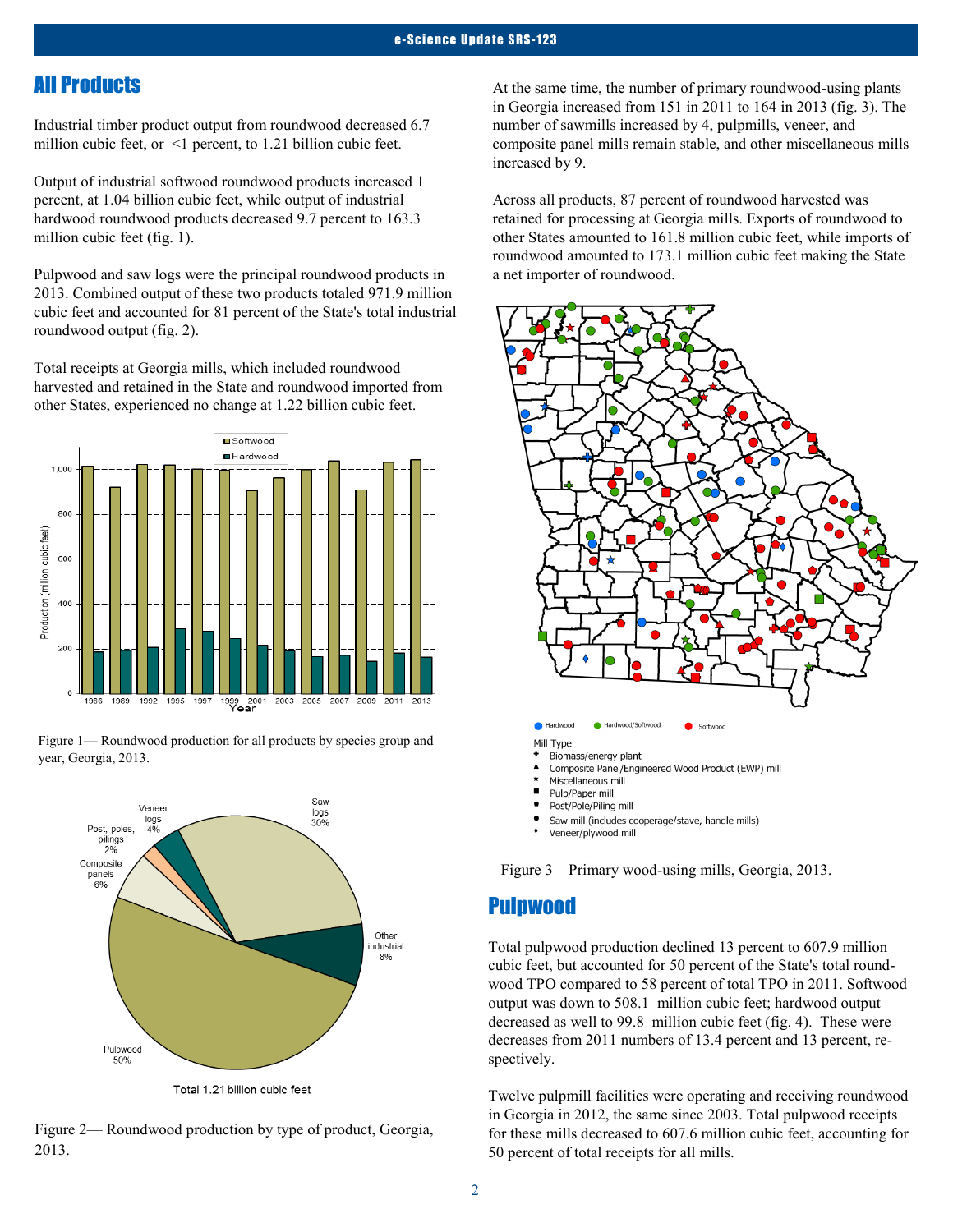

Figure 4—Roundwood pulpwood production by species group and year, Georgia, 2013.

Eighty-one percent of roundwood cut for pulpwood was retained for processing at Georgia pulpmills. Roundwood pulpwood accounted for 71 percent of total known exports and 66 percent of total imports.

## Saw Logs

Saw logs accounted for 30 percent of the State's total roundwood products. Output of softwood saw logs increased 12 percent to 310



Figure 5— Roundwood saw-log production by species group and year, Georgia, 2013.

million cubic feet, while that of hardwood saw logs decreased 4 percent to 54 million cubic feet (fig. 5).

In 2013, Georgia had 94 sawmills, 4 more mills than in 2011. Total saw-log receipts were up 26 million cubic feet to 372.6 million cubic feet. Softwood saw-log receipts increased 10 percent to 314.8 million cubic feet, while those of hardwoods decreased 5 percent to 57.9 million cubic feet.

Georgia retained 93 percent of its saw-log production for within State manufacture, with saw-log imports exceeding exports by 8.7 million cubic feet in 2013.

## Veneer Logs

Output of veneer logs in 2013 totaled 43.3 million cubic feet, 11 percent increase since 2011, and accounted for 3.6 percent of the State's total roundwood TPO volume (fig. 6).

The number of veneer mills operating in Georgia decreased by one at 5 for 2013. Receipts of veneer logs increased 3 percent to 41.8 million cubic feet.



Figure 6— Roundwood veneer-log production by species group and year, Georgia, 2013.

## Composite Panels

Roundwood harvested from Georgia's forests for composite panels increased 44 percent and totaled 74.2 million cubic feet. Softwood output was up 47 percent to 74.2 million cubic feet. (fig. 7).

Four composite panel, or oriented strand board, mills were operating in Georgia in 2013, up from 3 in 2011. Total receipts for these mills increased 55 percent to 80.2 million cubic feet, and accounted for 7 percent of the state's total receipts.



Figure 7— Roundwood composite panel production by species group and year, Georgia, 2013.